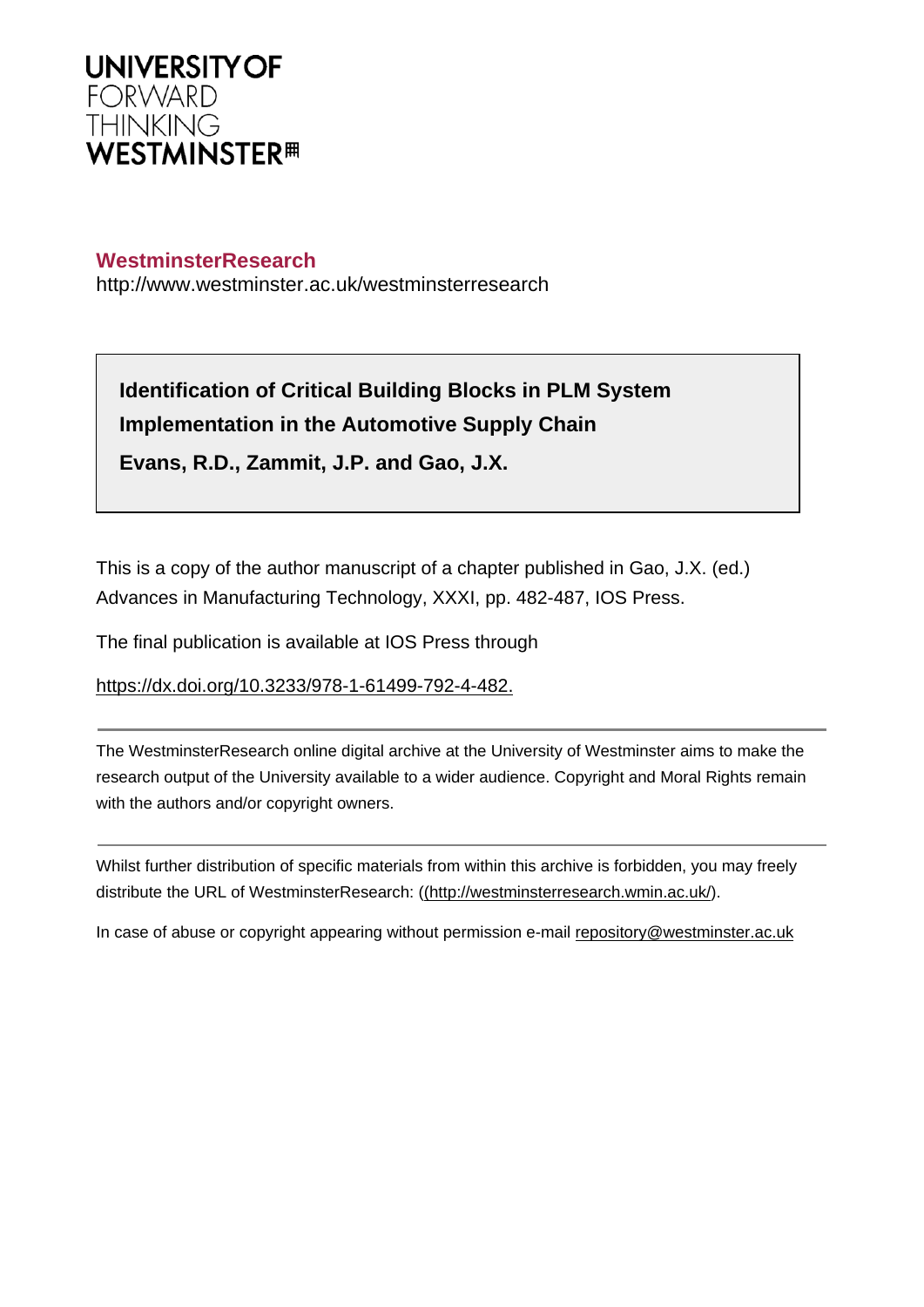# PLM System Implementation in an Automotive Tier 1 Supplier: The Critical Building Blocks

Joseph Paul Zammit<sup>a,1</sup>, James Gao<sup>a</sup> and Richard David Evans<sup>b</sup> <sup>a</sup>*Faculty of Engineering and Science, University of Greenwich, London, UK.* <sup>b</sup>*Westminster Business School, University of Westminster, London, UK.* 

**Abstract.** In today's industrialised world, manufacturers must adapt and evolve their Product Development (PD) processes through the adoption of bespoke ICT tools. Product Lifecycle Management (PLM) and its associated tools are one option manufacturers may choose to assist in this change. However, PLM tools are not always viable due to costs associated and system integration issues; therefore, careful selection and consideration of the most appropriate tool, which meets company requirements, needs to be taken before selection and implementation. This paper presents a case study of a Tier 1 supplier in the automotive industry, identifying the critical building blocks for successful implementation and integration of a PLM system in to their manufacturing operations. We further propose a framework to assist manufacturers in identifying and ranking the building blocks which should be considered when implementing such PLM tools.

**Keywords.** Product Lifecycle Management, Product Development, PLM Implementation Requirements, Automotive Supply Chain.

#### **1. Introduction**

-

As the world's manufacturing industry transitions through The Fourth Industrial Revolution (Industry 4.0) and adopts more interconnected and digitized working practices, information and Knowledge Management (KM) are being viewed as crucial components for PD [1]. A critical tool in helping define and develop a company's products and ensure mass customisation is product lifecycle management [2], which is a methodology and tool that aids engineers to capture and document the product definition, while also assisting information and knowledge sharing and collaboration among the whole enterprise [3].

While PLM tools are generally believed to be only viable for large manufacturing companies, a lot of attention from the PLM industry is now being placed on smaller companies working within the extended supply chain [4] due to the potential volume of customers. However, the implementation of such PLM tools is not considered an easy process and can be an expensive investment, both in terms of financial and resources. It is also indirectly disruptive on PD processes during its implementation and uptake. For

<sup>1</sup> Corresponding Author: Joseph Paul Zammit, Faculty of Engineering and Science, University of Greenwich, London, UK; E-mail: j.zammit@greenwich.ac.uk.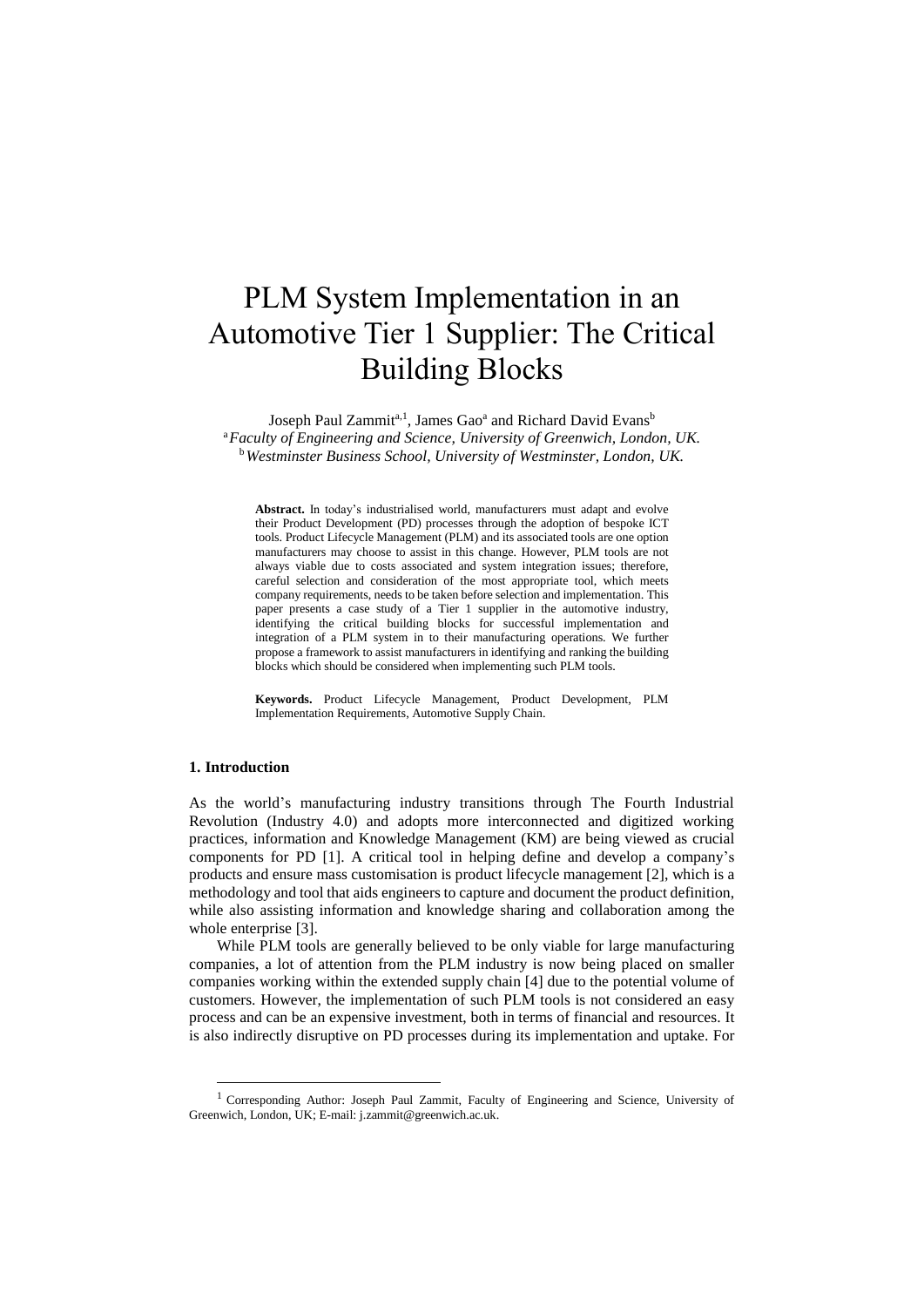this reason, smaller companies must tread carefully when deciding on any type of PLM implementation to guarantee success and realise benefits.

This paper proposes a framework that aids in the selection of PD processes to be implemented inside PLM tools, designed for smaller companies that are involved in the PD and manufacture of automotive products. The presented framework provides a ranking classification of processes that can be used as the building blocks of bespoke PLM tools. We first provide a background of the subject area; this is then followed by an explanation of the industrial investigation, from which the results, conclusions and recommendations are presented and analysed.

## **2. PLM and its implementation in Tier 1 and Tier 2 Automotive Supply Chains**

PLM is an engineering management principle which when applied to any product from start to finish produces tangible-improved results in product design, production efficiency and quality [5]. The application of PLM tools and processes to different products in development helps improve the end product quality and overall quality of the development processes [6]. This vision is enabled with recent advances in information and communication technologies and is needed to support current industry requirements for faster innovation cycles combined with lower costs [7]. This makes it a critical tool for any size of organization to ensure that they are not left behind by competitors.

In today's age of ever-changing technologies, Original Equipment Manufacturers (OEMs) have become more 'assemblers of components', whereby components are being designed and manufactured by Tier 1 and Tier 2 Suppliers [4, 8]. This shift in capabilities has been a growing trend for many years now, but while OEMs work in a rich environment of product definition and control throughout the product lifecycle with the help of PLM tools, Tier 1 and Tier 2 suppliers have remained disconnected and therefore often miss out on all the benefits that PLM tools bring with them. Interestingly, OEMs are now requesting stricter control on the design, quality and cost of new products, with a lot of Tier 1 and Tier 2 suppliers recognizing the benefits of implementing such tools within the PD process.

In PD companies, managing product information through the whole lifecycle is now seen as an answer to the growing demands in product complexity requirements, the integration of multidiscipline engineering fields and the shortening of time to market [9]. Nevertheless, many manufacturers view PLM tools as complex, expensive, servicedependent software and the challenge is solving the costs related with IT technology and infrastructure investment [10]. This is due to the high risks and costs in adopting these tools [11]. Careful consideration must be paid to the scope and complexity of adopting such tools, as this often determine the success and acceptance by its users. PLM implementation projects constitute a complex, multi-level approach that must start with a detailed definition of the different business processes that take place during the product lifecycle, such as design, manufacturing, change management, service and support [12] and selecting the right processes.

By exploring the main PLM software vendors, such as PTC, Siemens, Dassault Systems, Aras and many others, they offer a vast array of functionality and modules. These tools have been developed and fine-tuned, adopting best practices developed during the last decade. Choosing the right process to be captured inside PLM is critical due to the cost and disruption such systems can bring with them. Figure 1 shows the PLM platform offered by Siemens in the their Teamcenter platform.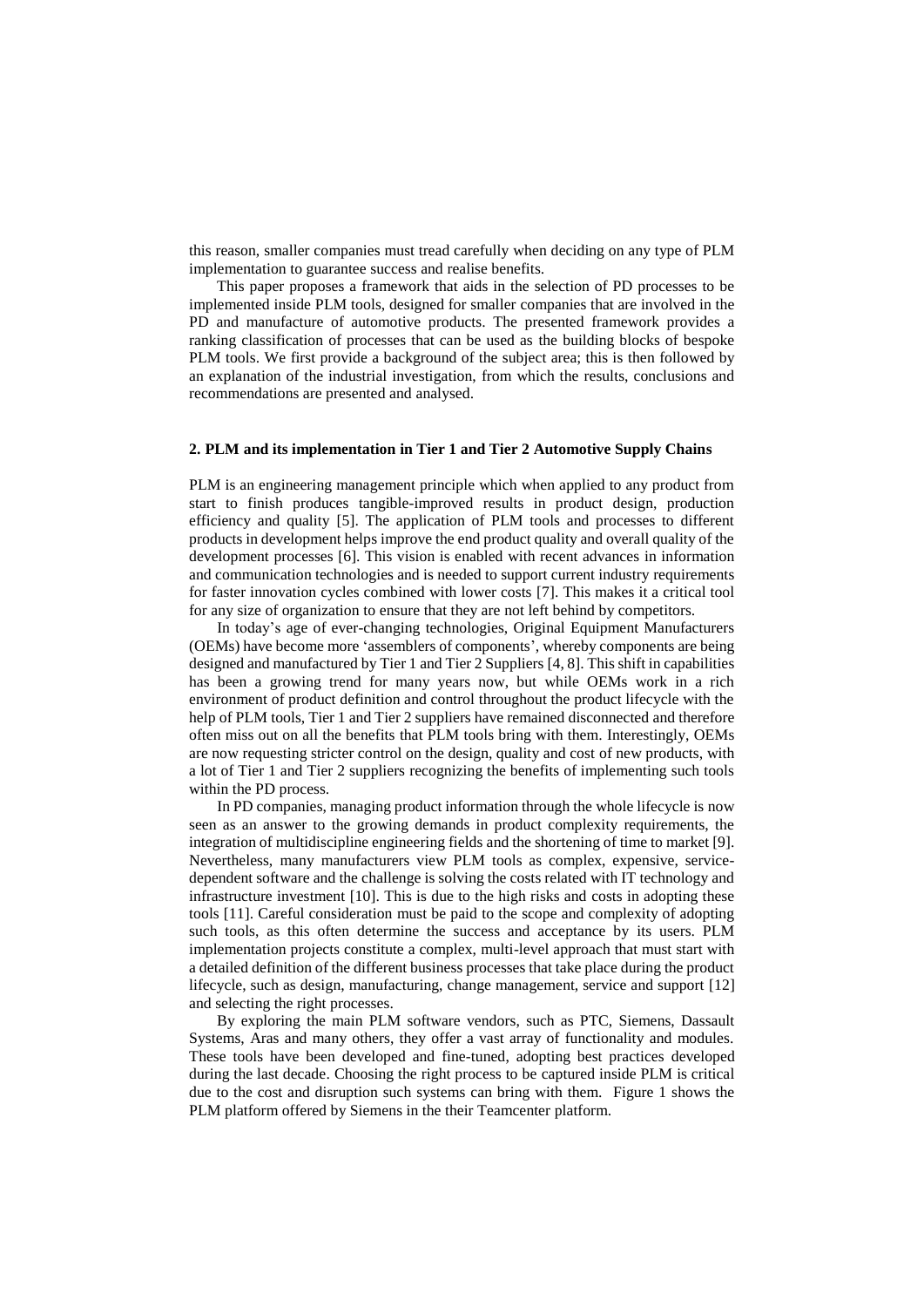

**Figure 1.** Siemens Teamcenter; PLM platform [13]

#### **3. Industrial Investigation**

The aim of this industrial investigation is to identify the PD processes that are considered ideal when first implementing a PLM tool in order to maximize the impact towards the business and their PD process, while also minimizing the possibility of failure. All PD processes of the collaborating industrial partner were identified and listed for this analysis. The analysis was carried out with the help of an extended stakeholders team, coming from different departments and different experience levels from the industrial collaborator, to provide an extended overview of the complete organisation. The benefit in having stakeholders with different levels of experience was seen as a requirement to mitigating stakeholders being 'set in their old ways', effecting the analysis outcome.

As stated, a complete list of PD processes with their potential advantages and saving opportunities were compiled. Stakeholders were then asked to rate the different processes against the following categories: Importance, Risk and Impact in relation to the organisation. The rating system consisted of 3 classes: Low, Medium and High, with each category having a weighting range of 1 to 3. A sixth column includes prerequisites, which considered the considerations if a process in question required another process to be implemented first for it to function correctly. Processes with no prerequisites were given a rating of 3 while processes with prerequisites had a rating of -1 for every prerequisite it had. The final column included the financial impact the process would have to the organisation. Table 1 provides a summary of this extended analysis and shows the top rated process. Financial information has not been included.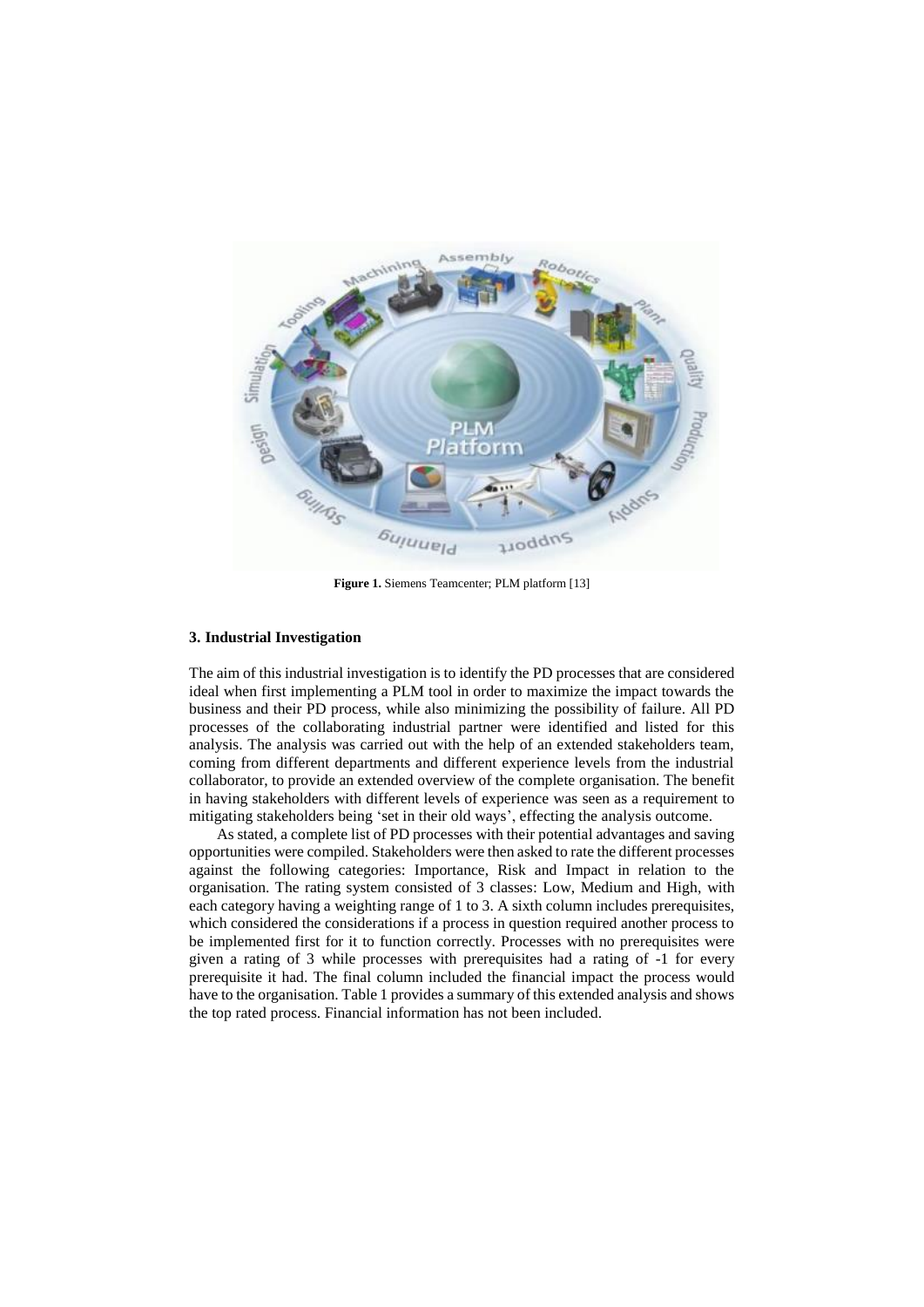### **Table 1.** PLM processes analysis selection matrix.

|                |                                  |                                                                                                                                                                                                                                                                                                           |                                                                                                                                                                                              | Importance<br>Rating                | <b>Risk</b>                 | Impact                              | <b>Prerequisites</b>     |                         |
|----------------|----------------------------------|-----------------------------------------------------------------------------------------------------------------------------------------------------------------------------------------------------------------------------------------------------------------------------------------------------------|----------------------------------------------------------------------------------------------------------------------------------------------------------------------------------------------|-------------------------------------|-----------------------------|-------------------------------------|--------------------------|-------------------------|
| <b>Item No</b> | <b>Process</b>                   | <b>Advantages</b>                                                                                                                                                                                                                                                                                         | <b>Savings</b><br>opportunity                                                                                                                                                                | $1 - Low$<br>2 - Medium<br>3 - High | 1-High<br>2-Medium<br>3-Low | $1 - Low$<br>2 - Medium<br>3 - High | $3-N/A$<br>Any pre.req = | Rating                  |
| $\mathbf 1$    | <b>Enterprise BOM</b>            | Real time, unique BOM updates<br>with instant visibility, fully<br>integrated with ERP system<br>minimizing errors.                                                                                                                                                                                       | Reduction in data entry staff, cost<br>of mistakes                                                                                                                                           | $\overline{\mathbf{3}}$             | $\overline{\mathbf{3}}$     | $\overline{\mathbf{3}}$             | N/A                      | 12                      |
| $\overline{2}$ |                                  | Project tasks and milestone<br>management with real time<br>Project management budget and resources<br>management.                                                                                                                                                                                        | Improve project visibility through<br>personalized user dashboards<br>highlighting status of tasks,<br>improved project status tracking                                                      | 3                                   | $\overline{3}$              | $\overline{\mathbf{3}}$             | N/A                      | 12                      |
| 3              | Bid management                   | Structured new business bidding<br>process providing a more accurate<br>project costings                                                                                                                                                                                                                  | Better overview of bidding<br>process and analytical tools to<br>collerate bidding data with actual<br>project spends highlighting future<br>improvements within the bidding<br>process      | $\overline{2}$                      | $\overline{2}$              | $\overline{3}$                      | $\mathbf{1}$             | 6                       |
| $\overline{4}$ | Engineering change<br>management | Most obsolete stock is a result of<br>poor BOM management, and<br>visibility of the logisitcal chain<br>effecting a change.                                                                                                                                                                               | Improved visibility of changes<br>affected components used across<br>the product range, which would<br>reduce costly errors during an<br>engineering change                                  | $\overline{3}$                      | $\overline{2}$              | 3                                   | $\mathbf{1}$             | $\overline{z}$          |
| 5              | Supplier<br>management           | Improved analitical tools to<br>better evaluate supplier<br>capabilities across the product<br>range and improved quality<br>tracking of suppliers                                                                                                                                                        | Improved visibility of supplier<br>problems enabeling users to<br>address these quickers and<br>reducing quality issues during<br>product development or product<br>manufacture              | $\overline{2}$                      | $\overline{2}$              | $\overline{2}$                      | $\mathbf{1}$             | 5                       |
| 6              | Purchasing<br>management         | Organized and searchable<br>purchasing data decreasing<br>repeated requests of enquiries<br>for existing components freeing<br>up resources for commercial<br>negotiations                                                                                                                                | Resources utilisation<br>improvement Improved visibility<br>of purchasing problems enabeling<br>users to address these quickers<br>and reducing quality issues during<br>product development | $\overline{2}$                      | $\overline{2}$              | $\overline{2}$                      | 1, 2, 3                  | $\overline{\mathbf{3}}$ |
| $\overline{7}$ | Product Data<br>Management       | Implemening the different<br>product definition databases or<br>document storages locations<br>within PLM makes these systems<br>redundant, freeing up IT<br>resources, alos providing the user considerabily.<br>a single version of the truth and<br>single location to look for this<br>information.   | Improve user searching for<br>informaiton and reduces the risk<br>of users using out of date<br>information which would reduce<br>the amount of errors                                       | 3                                   | 3                           | $\overline{2}$                      | $\mathbf{1}$             | $\overline{7}$          |
| 8              |                                  | Improving quality tools for NPD<br>and manufacturing. Also<br>providing all the complete<br>database of quality concerns that<br>Quality Management can be linked directly to NPD<br>project during for example FMEAs<br>reducing the incidence of Cost of<br>Poor Quality over the product<br>lifecycle. | Reduce cost of failure during<br>development resulting in an<br>extensive saving in the long run.                                                                                            | 3                                   | $\overline{2}$              | 3                                   | 1, 2, 3, 7               | 4                       |
| 10             | Documentation<br>Control         |                                                                                                                                                                                                                                                                                                           |                                                                                                                                                                                              | $\overline{2}$                      | $\mathbf{1}$                | $\overline{1}$                      | All of the<br>above      | $-4$                    |
| 12             | Data bases<br>consolidation      | Implemening the different<br>product definition databases or<br>document storages locations<br>within PLM makes these systems<br>redundant, freeing up IT<br>resources, also providing the user considerabily.<br>a single version of the truth and<br>single location to look for this<br>information.   | Improve user searching for<br>informaiton and reduces the risk<br>of users using out of date<br>information which would reduce<br>the amount of errors                                       | $\overline{2}$                      | $\overline{2}$              | $\overline{1}$                      | All of the<br>above      | $-3$                    |

# **4. Proposed Framework**

The proposed framework shown in Figure 2 shows the highest rated PD processes that should be implemented as the first building blocks of the PLM tool. The items selected have been chosen due to their immediate impact to the organisation and being the right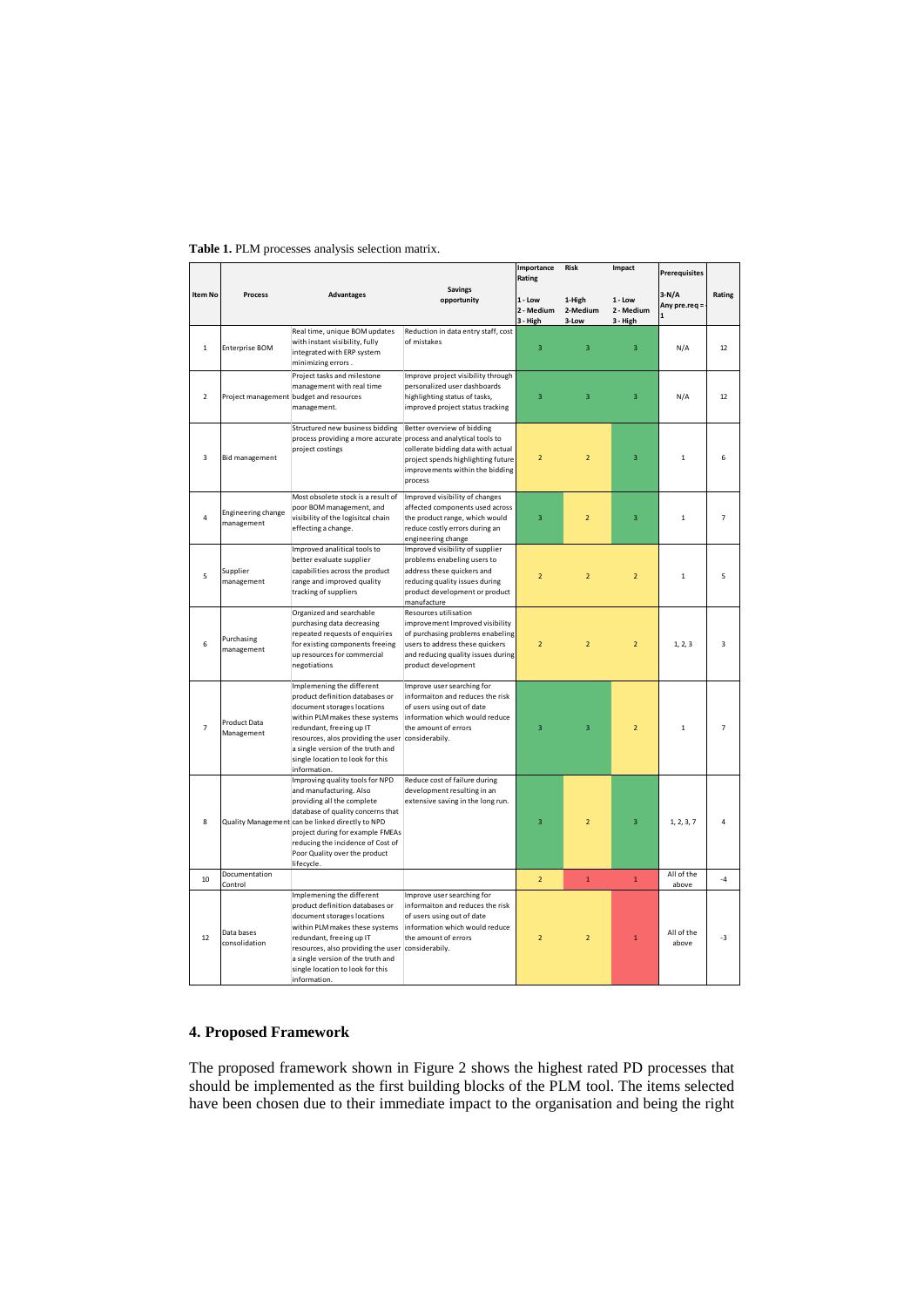building blocks to carry on building and evolving the PLM tool as the main product definition tool within the organisation. The critical information backbone of the system is the Bill of Materials (BOM) structure, which contains all product definition and manufacturing information. This is considered the main building block also due to the implementation methodology which follows the enterprise BOM methodology. The second building blocks that would provide significant impact towards the organisation are: Product data management, Bid management for new business, Project Management and Engineering Change Management.

The processes highlighted as the second building blocks can be implemented at one time or following a staggered implementation approach. In this use case, these processes in building block two either do not have any dependencies and, therefore, can be implemented independently or else are dependent on the critical information backbone, the BOM structure, and, therefore, can only be implemented after this critical block.



**Figure 2.** PLM system: Identified building blocks.

The third building block is Supplier / purchasing management and quality management. While these processes are highly rated in impact and importance, the main reason for these having lower ratings are because they are dependent on other processes being implemented first and, therefore, involve some risk in implementation.

The complete list of processes is not limited to the proposed framework, but can be further extended with additional PD processes which, at this early stage of implementing and adapting to PLM tools, provide too much risk to be implemented and, therefore, have been omitted from this framework. This does not mean that they are not required or should not be implemented. Any PLM methodology or tool should be viewed as a live system which is implemented 'today' and will change and evolve into an improved tool over time. A system that does not evolve and improve with time is a dead system which will affect the PD capabilities of an organisation.